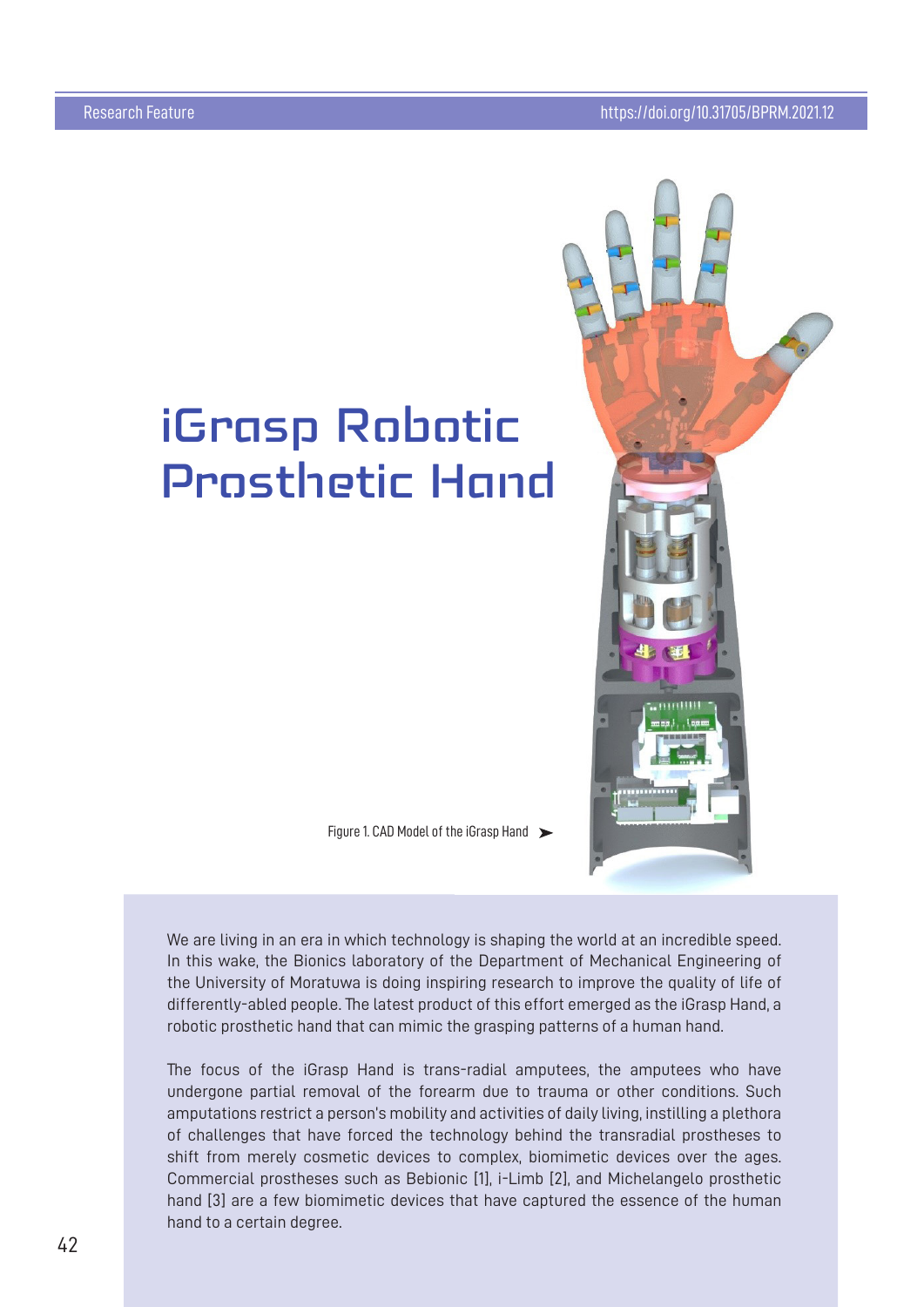

To achieve the anatomical and functional aspects of a human hand, a prosthetic hand should imitate several salient features in addition to the flexion and extension of fingers. Recent research on transradial prostheses has focused on mimicking such features including but not limited to arching of the palm, function of the opposable thumb, and isometric hold of the hand. Yet, noticing a lack of research on devices with all three features above, the research team at the Bionics Laboratory came forward with the iGrasp Hand to bridge the gap.

One of the main features of the iGrasp Hand is its aesthetically attractive appearance resembling the human hand. The researchers have compacted the actuators and related mechanisms at the forearm section of the iGrasp Hand, facilitating the palm to acquire the geometry and the texture similar to the human hand. This has improved the dexterity of the iGrasp Hand.

The iGrasp Hand closely matches the anatomy of the human hand through its finger, thumb, and palm design. While the index and middle fingers of the iGrasp Hand possess three joints mimicking the human fingers, each additional joint at the ring and little fingers facilitates the arching of the palm. Three joints in the thumb of the iGrasp Hand can

**66** The motion analysis of the fingers of the iGrasp Hand revealed that the under-actuated finger mechanism can adapt to the shape of the grasping object.

provide flexion and extension motions similar to a biological hand, while an additional joint provides the functionality of the opposable thumbs.

The iGrasp Hand achieves motions similar to that of the human hand through a tendon-based operation. Five motors control the flexion-extension motions of the under-actuated fingers and the thumb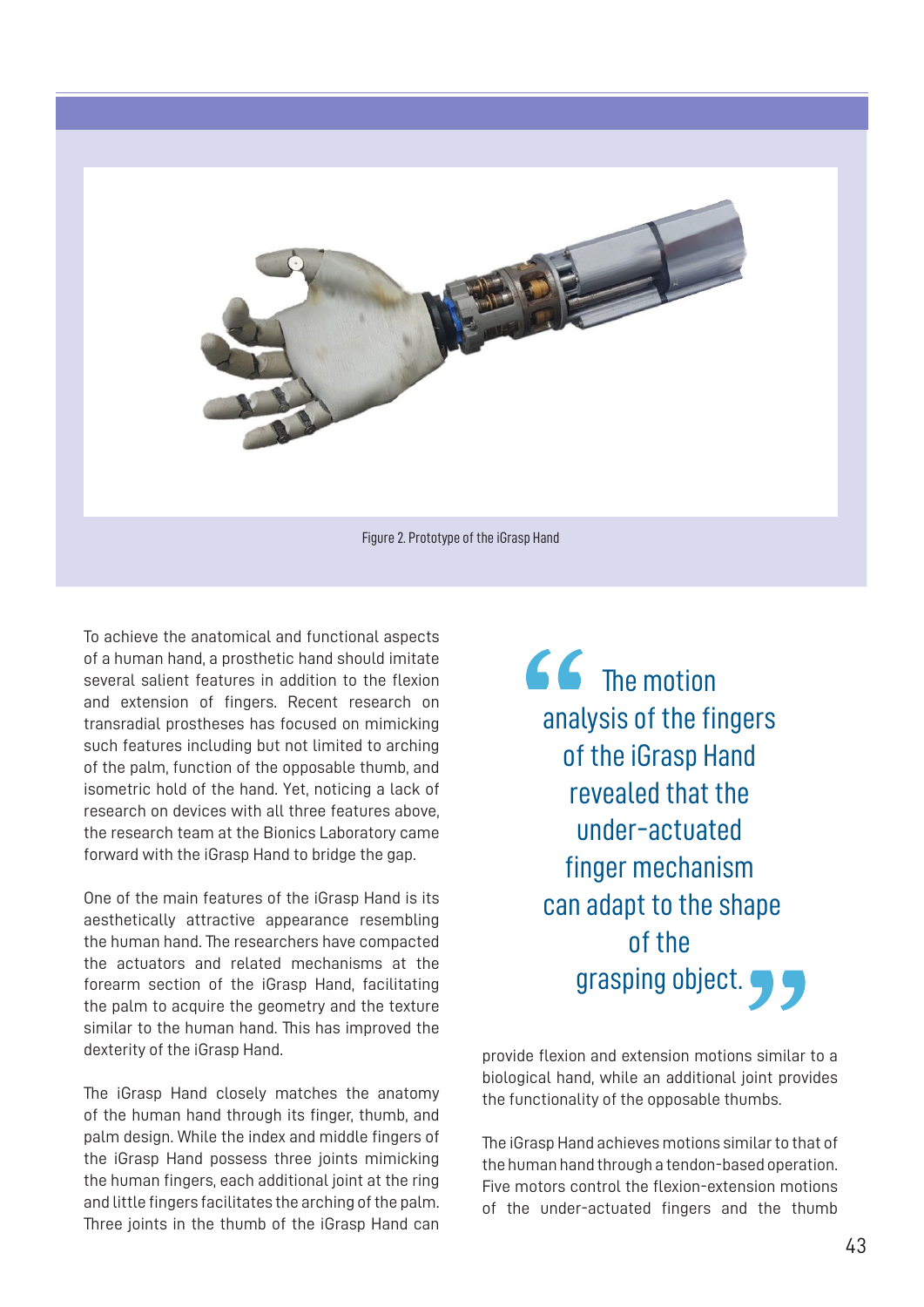## Research Feature



Figure 3. Grasping patterns achieved by iGrasp Hand: (A) Large diameter. (B) Ring. (K) Medium wrap. (L) Index finger extension. (C) Sphere 4-finger. (D) Sphere finger. (E) Power sphere. (F) Power disk. (G) Inferior pincer. (H) Tripod. (I) Ouadpod. (K) Lateral pinch.

while a separate motor provides the motion for the opposable thumb function. Additionally, the torsional springs in the designed joints offer the passive stiffness required for adaptive grasping. The users can manually position the wrist joint orientation of the iGrasp Hand with their functional hand.

The research team has introduced a clutch unit for the iGrasp Hand to simulate the isometric holding of a human hand. The one-way-bearings incorporated in the clutch unit act as a locking mechanism that can sustain the grasp without the need of continuous actuation, thus reducing the power usage.

The fabrication of the prototype of the iGrasp Hand was an important step in evaluating the effectiveness of the designed prosthesis. The research team used the hand of a person matching the 50th percentile male population to obtain the anatomical structure of the hand and the palm geometry. They utilized these data to 3D print the structural components with Polylactic acid and the supple components with Thermoplastic Polyurethane while machining the other related components bringing the final mass of the prototype, excluding the power source, to 1.5 kg.

The control system used, for the proof-of-concept of the iGrasp Hand, includes a model-based controller with closed-loop proportional-integralderivative (PID) control. An off-board desktop computer feeds the grasp labels in terms of motor rotation angles relevant to each grasping pattern to the microcontroller, which then drives the actuators through an intermediate motor controller. This control system facilitated the generation of motions and grasping patterns required for evaluating the performance of the iGrasp Hand.

During the performance evaluations, the iGrasp Hand demonstrated its ability to perform 12 power and precision grasps corresponding to the grasp taxonomy published in [4]. While the opposable thumb function of the iGrasp Hand supported inferior pincer, tripod, quadpod, and lateral pinch grasp patterns, the arching of the palm facilitated sphere four-finger, sphere finger, and index finger extension grasps. According to statistical analysis on the activities of daily living [5], the iGrasp Hand displayed the capability of performing more than 70% of the day to day tasks.

The research team evaluated the iGrasp Hand in terms of the Anthropomorphism Index of Mobility